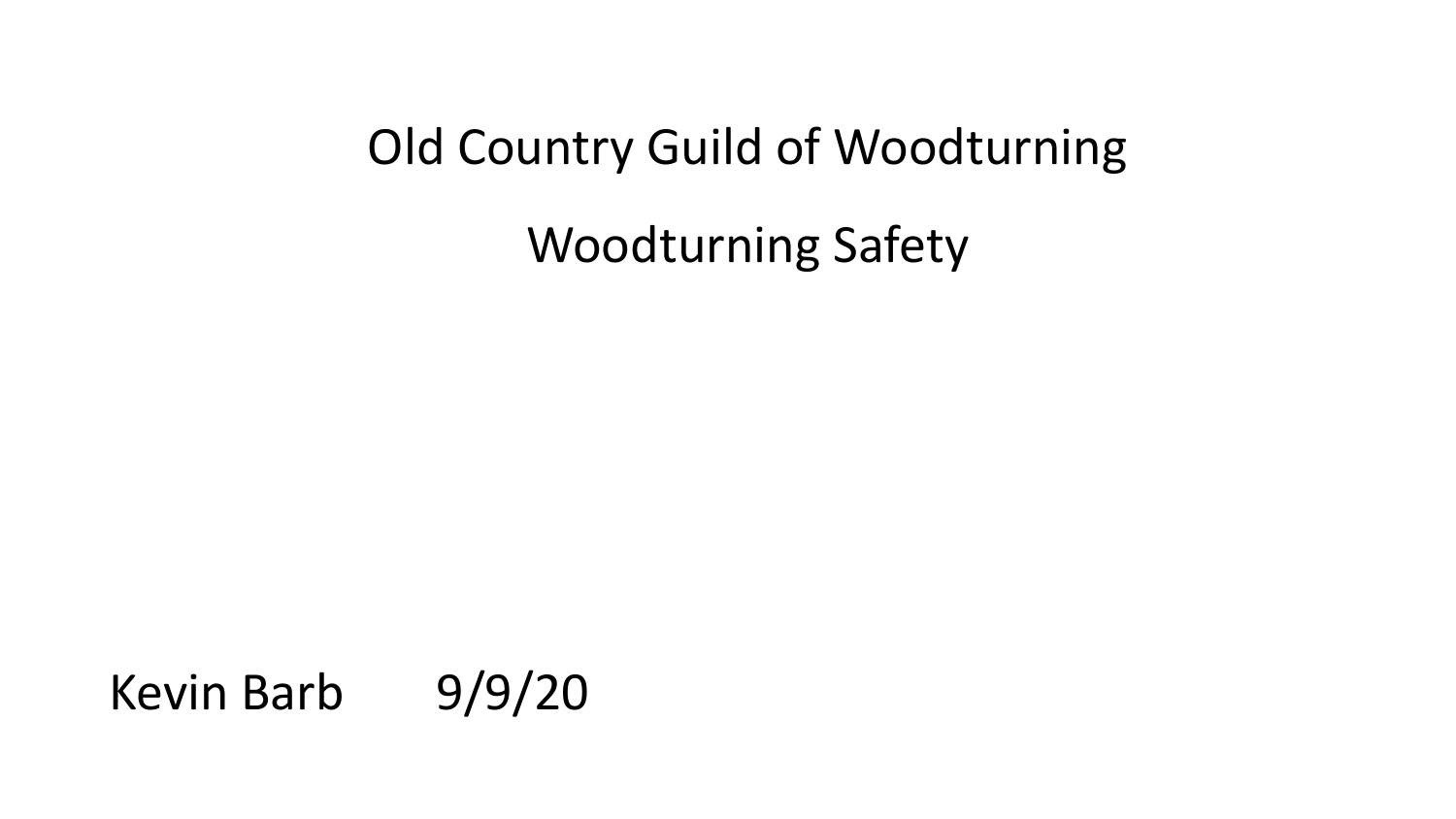## A NOTE ABOUT SAFETY

- An accident at the lathe can happen with blinding suddenness
- Respiratory and other problems can build over years.
- Take appropriate precautions when you turn. Following them will help you continue to enjoy woodturning.
- Safety guidelines are published online at [https://www.woodturner.org/Woodturner/Learn/Learn-about](https://www.woodturner.org/Woodturner/Learn/Learn-about-woodturning/Learn-about-woodturning-safety/Woodturner/Resources/Safety-Materials/Safety.aspx)woodturning/Learn-about-woodturningsafety/Woodturner/Resources/Safety-Materials/Safety.aspx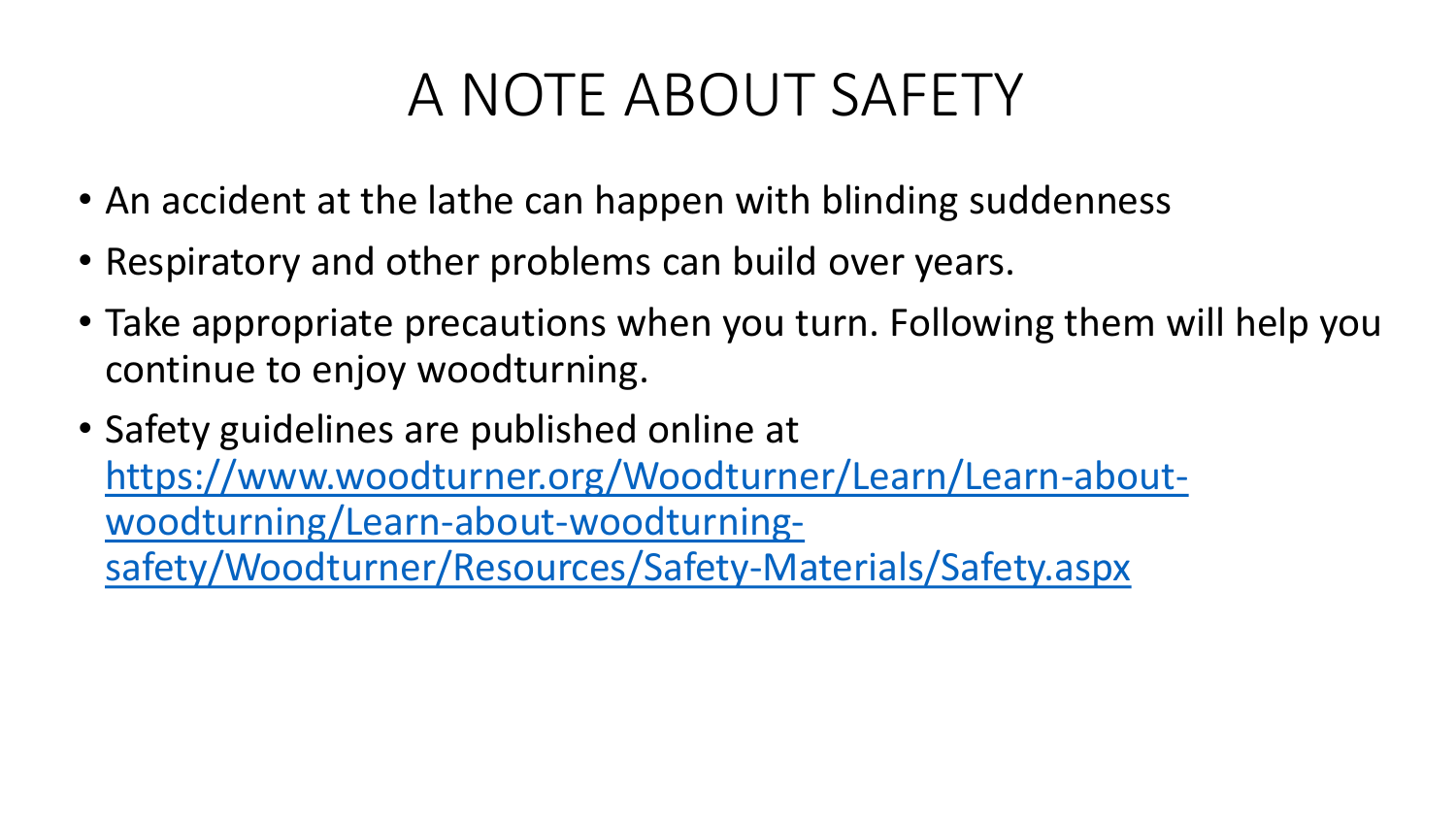

### **Safety Guidebook for** Woodturners

Safe, effective use of a wood lathe requires study and knowledge of procedures. To avoid injury and make your turning experience as satisfying as possible, the AAW has prepared this complimentary booklet to help you understand and use safe practices.



### **Safety** for Woodturners

Selected Readings from American Woodturner, Journal of the American Association of Woodturners

GETTING !<br>IN WOODT



AAW OF WOODTURNERS

### **Safety for Woodturners**

A 64-page printed book. Build strong skills at the lathe while helping you learn best woodturning practices.

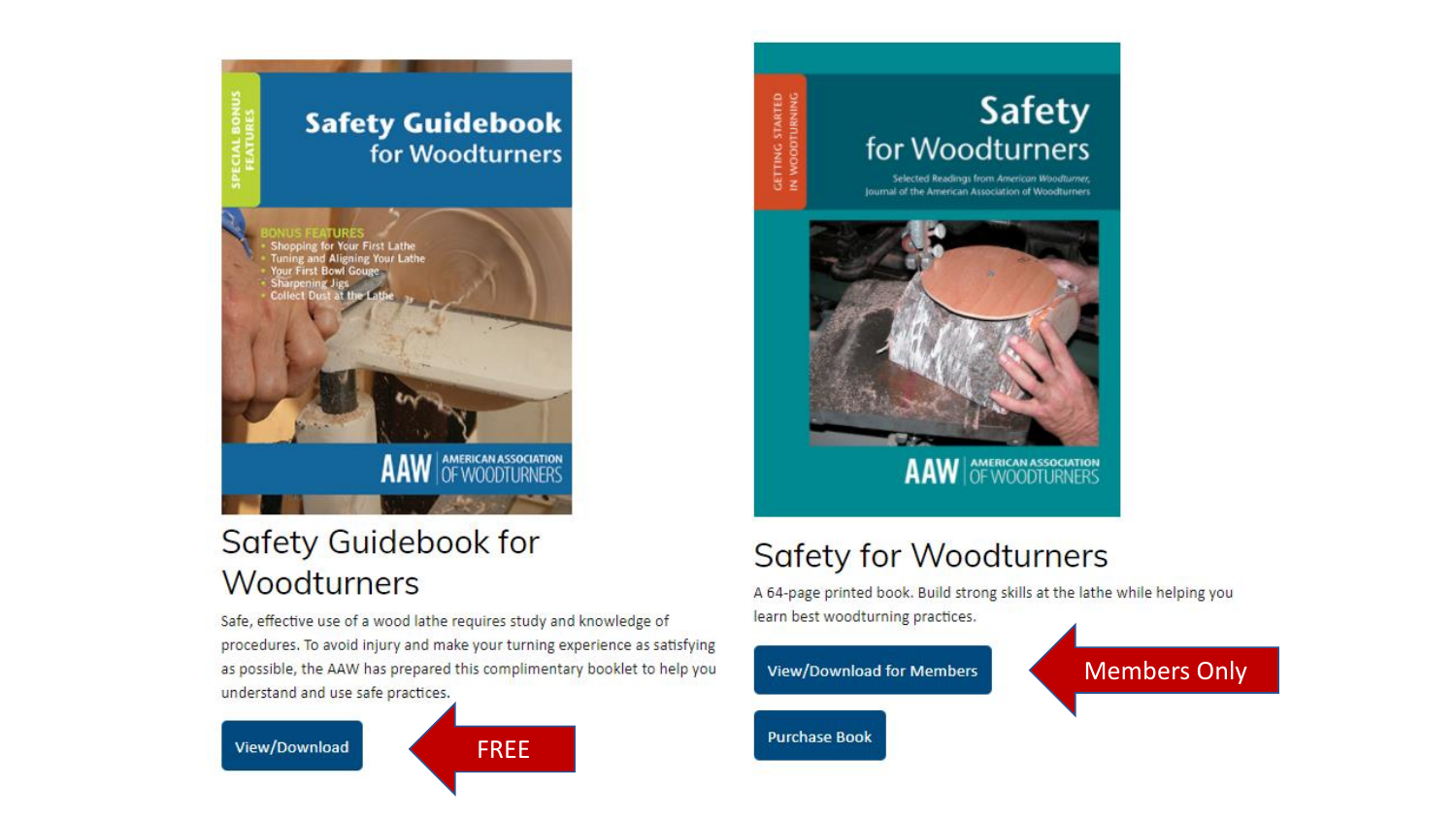# Safety is YOUR responsibility.

- Use a full face shield when ever the lath is turned on.
- Tie back long hair, do not wear gloves, and avoid loose clothing objects that may catch on rotating parts or accessories.
- Always check the speed of the lathe before turning it on. Use slower speeds for larger diameters or rough pieces, and higher speeds for smaller diameters and pieces that are balanced. Always start a piece at a slower speed until the work pieces is balanced. If the lathe is shaking or vibrating, lower the speed. If the workpiece vibrates, always top the machine to check the reason.
- Check that all locking devices on the tailstock and tool rest assembly (rest and base) are tight before operating the lathe.
- Position the tool rest close to work, almost touching the wood. Check tool rest position often and as wood is removed, turn off the lathe and re-position the rest.
- Rotate your workpiece by hand to make sure it clears the toolrest and bed before turning the lathe "on." Be certain that the workpiece turns freely and is firmly mounted. A handwheel on the outboard side of the headstock simplifies this process of spinning the lathe by hand before turning on the switch.
- Be aware of the turners call the "red zone" or "firing zone." This is the area directly behind and in front of the workpiece the areas most likely for a piece to travel as it comes off the lathe. A good safety habit is to stop out of this zone when switching the lathe to the "on" position. When observing others turn stay out of the area.
- Hold turning tools securely on the toolrest, holding the tool in a controlled and comfortable manner. Always contact the tool rest with the tool before contacting the wood.
- It is safest to turn the lathe "off" before adjusting the toolrest or tool rest base (banjo).
- Remove the tool rest before sanding or polishing operations.
- Never leave the lathe running unattended. Turn the power off. Don't leave that lathe until it comes to a complete stop.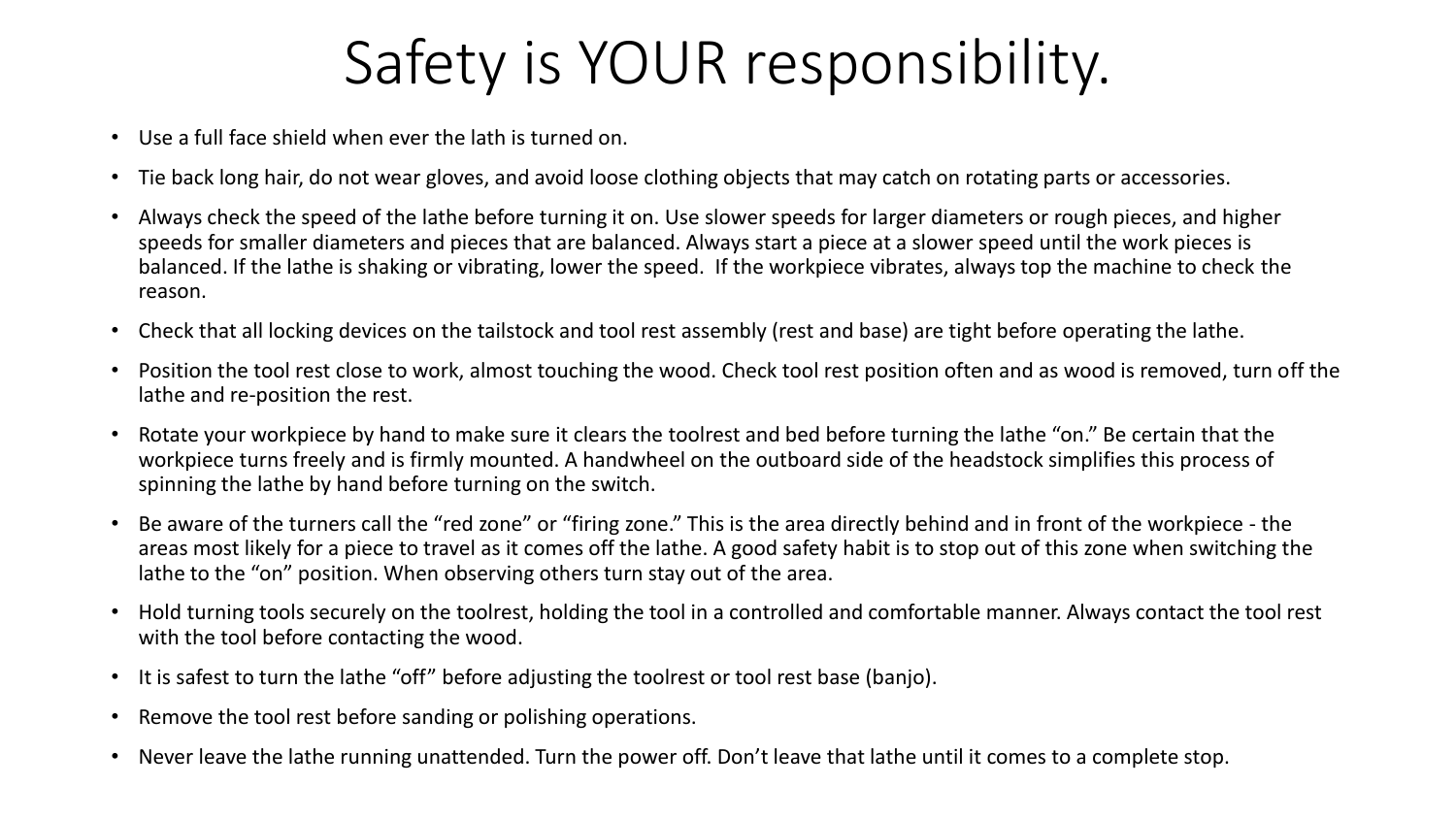# Checklist: Before turning on the lathe

- $\Box$  Face shield on
- Blank properly mounted between centers: drive center point engaged in the end-grain
- Tailstock base firmly locked
- Tailstock ram not extended too far out, and live center pressed into the endgrain
- Tailstock ram locked
- $\Box$  Tool rest base locked firmly in position
- Tool rest set at proper height and distance from the wood to avoid contact
- $\Box$  Stand out of the "firing line"
- What is missing???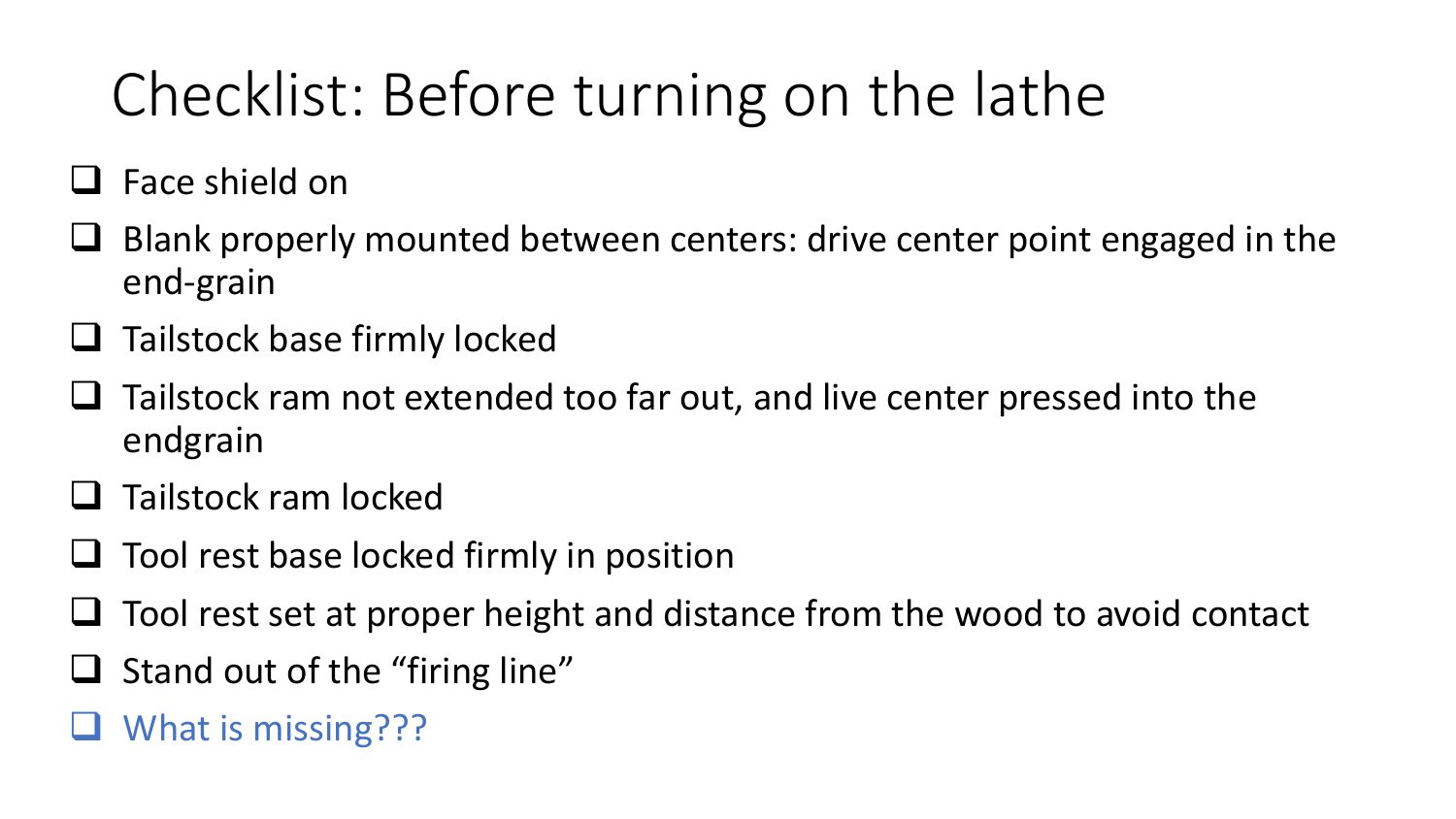# **The Workshop and Turning Environment**

#### General Considerations

- Floor Mats
- Lighting
- Extension Cords

#### Lathe and Turning Equipment

- Spindle Height
- Saws
- Grinders

#### Personal Protection Equipment

- Eye and Face Protection
- Respiratory and Skin Protection
- Hearing Protection

Blanks and Turning Materials

Safe Techniques

Safe Turning Speeds

Before Turning on the Lathe – a Checklist

First Cuts: ABC's (Anchor, Bevel, Cut)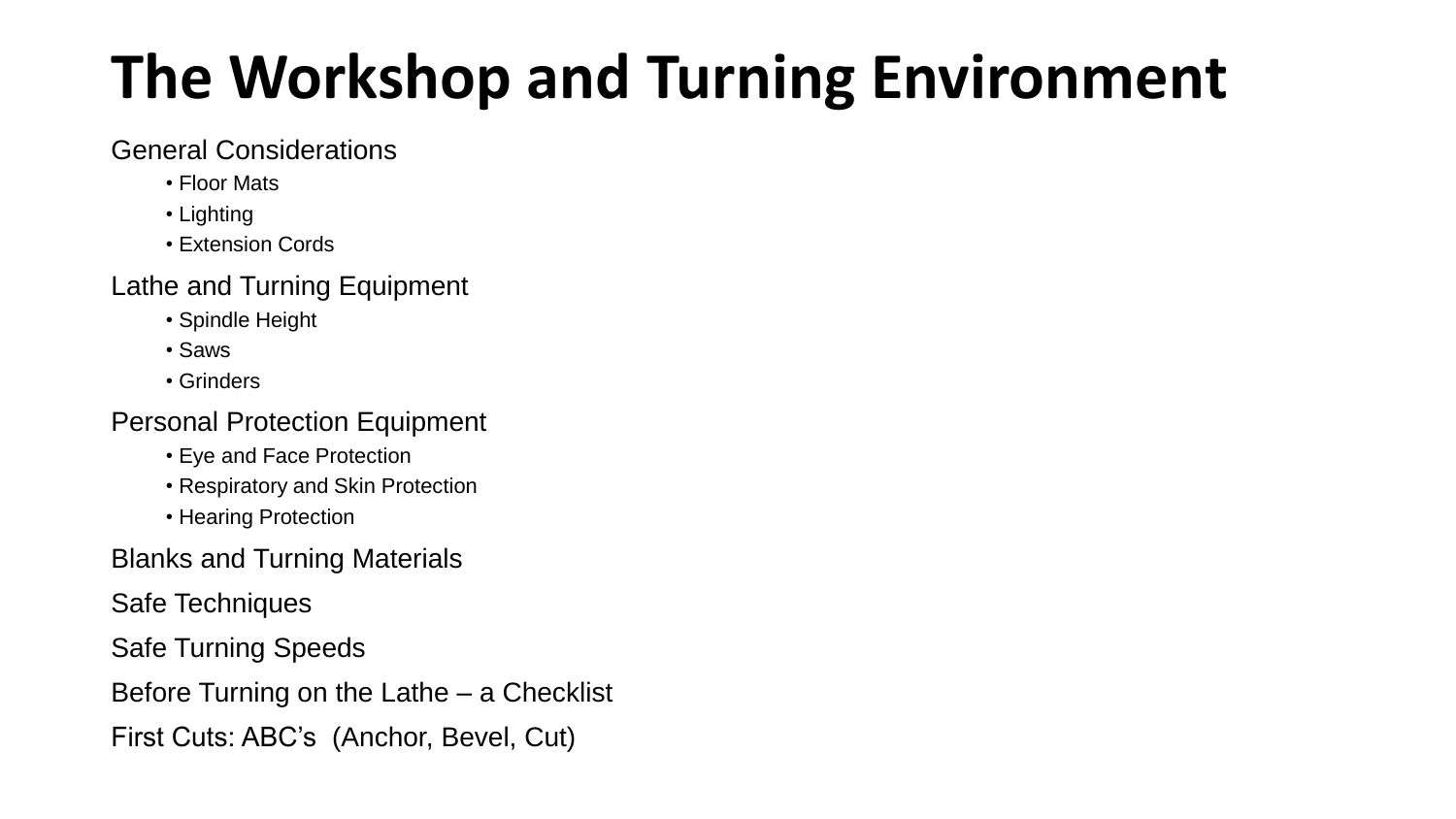- You've read about safety and you've adopted safe practices in your workshop. You're collecting the dust, wearing your faceshield, keeping your head out of the danger zone, and avoiding cowboy stunts with large, irregular, and cracked chunks of wood. But by the very nature of what we do, accidents will happen.
- Here's a quiz that's designed to prepare you in advance, first by making you aware of some less-obvious things you can do to reduce your risks, and second, by increasing your awareness of what needs to happen after an accident occurs.
- The challenge to you is to make a copy of the quiz, take it to your workshop, and complete each question. Take corrective action on those items you realize need to be improved. Bad habits can be changed, but only if we stop to consider the things we do that may be unsafe, and strengthen the safety practices we've learned.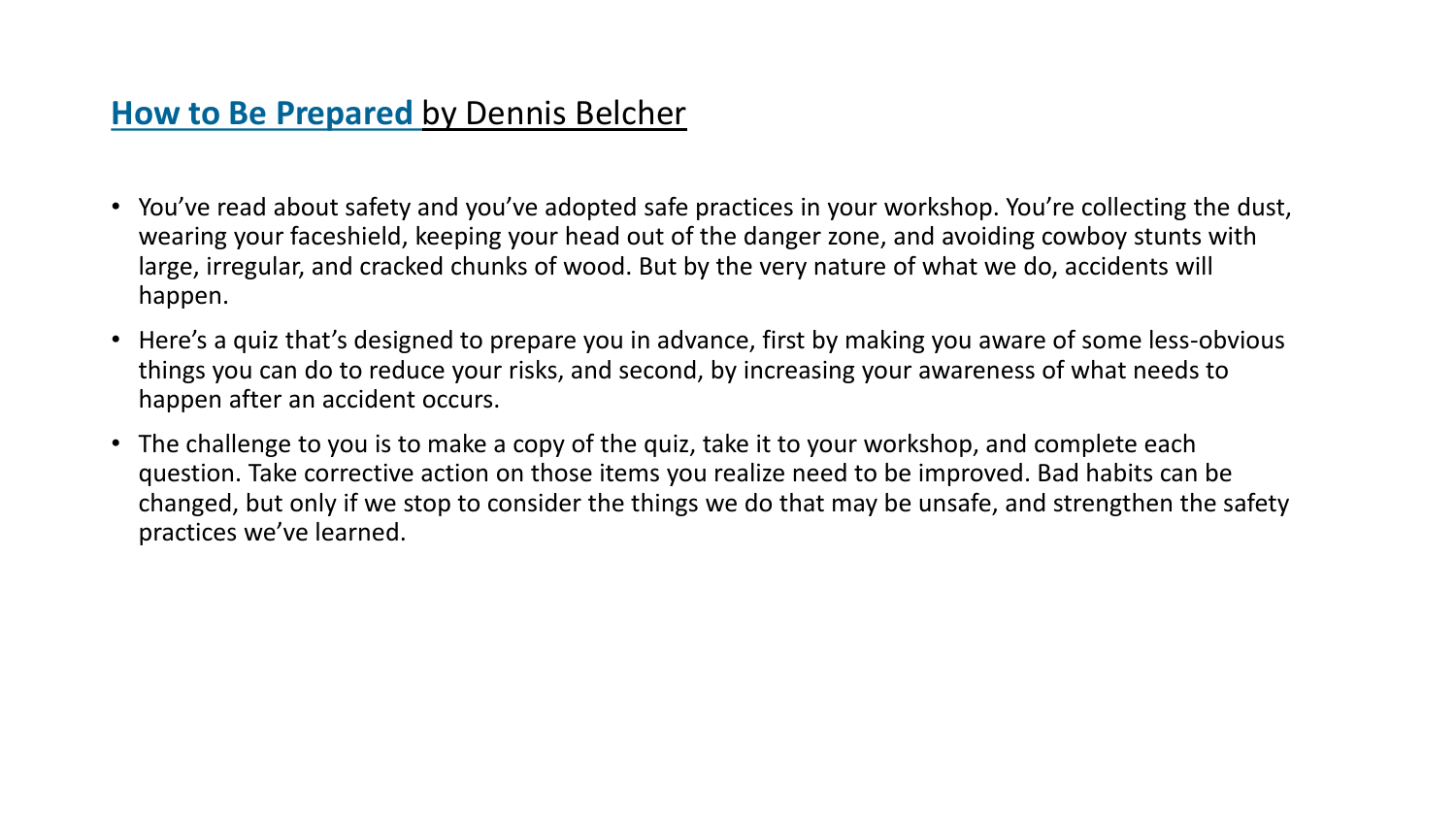- The nearest phone to use in an emergency is \_\_\_\_\_\_\_\_\_\_\_\_\_\_\_\_\_\_\_\_\_\_\_\_\_\_\_\_\_\_\_\_\_\_\_\_\_\_\_\_\_\_\_\_. • Nearest hospital approved by my insurance carrier is \_\_\_\_\_\_\_\_\_\_\_\_\_\_\_\_\_\_\_\_\_\_\_\_\_\_\_\_\_\_\_\_\_\_\_\_\_ . • Nearest prompt-care facility approved by my insurance carrier is \_\_\_\_\_\_\_\_\_\_\_\_\_\_\_\_\_\_\_\_\_\_\_\_\_\_\_\_\_\_\_. • I summon an ambulance by calling \_\_\_\_\_\_\_\_\_\_\_\_\_\_\_\_\_\_\_\_\_\_\_\_\_\_\_\_\_\_\_\_\_\_\_\_\_\_\_\_\_\_\_\_\_\_\_\_\_\_\_\_. • If I need help in the shop from my spouse or neighbor, I call \_\_\_\_\_\_\_\_\_\_\_\_\_\_\_\_\_\_\_\_\_\_\_\_\_\_\_\_\_\_\_\_. • My shop fire extinguisher is located \_\_\_\_\_\_\_\_\_\_\_\_\_\_\_\_\_\_\_\_\_\_\_\_\_\_\_\_\_\_\_\_\_\_\_\_\_\_\_\_\_\_\_\_\_\_\_\_\_\_\_. • The charge of my fire extinguisher was last checked on \_\_\_\_\_\_\_\_\_\_\_\_\_\_\_\_\_\_\_\_\_\_\_\_\_\_\_\_\_\_\_\_\_\_\_. • I regard my dust collection system as  $\Box$ inadequate  $\Box$ adequate  $\Box$ good  $\Box$ superb.
- I consistently wear hearing protection in my shop  $\Box$ yes  $\Box$ no.
- The electrical service/supply in my shop is  $\Box$ inadequate  $\Box$ adequate.
- My plan if I develop an allergic reaction to a wood species is \_\_\_\_\_\_\_\_\_\_\_\_\_\_\_\_\_\_\_\_\_\_\_\_\_\_\_\_\_\_.
- I have a faceshield  $\Box$ yes  $\Box$ no.
- I wear a faceshield or safety glasses/goggles when I turn  $\Box$ never  $\Box$ sometimes  $\Box$ always.
- I wear a dust mask or dust helmet when I turn  $\Box$ yes  $\Box$ no.
- I have reviewed the near-accidents I have experienced on each machine that I own  $\Box$ yes  $\Box$ no.